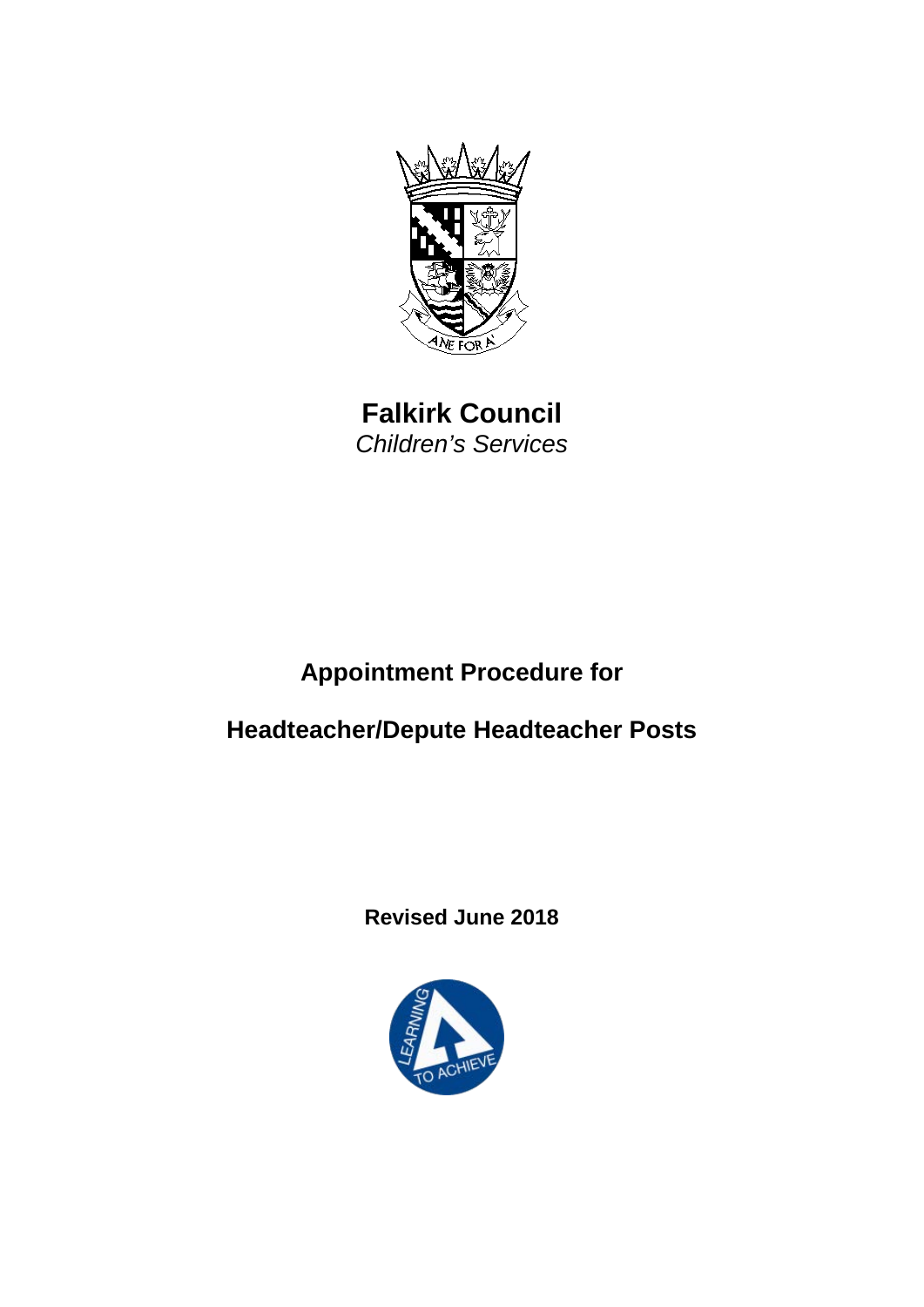## **Part 1: Appointments Strategy**

Falkirk Council recognises that the quality of senior promoted staff (headteachers/depute headteachers) in nursery, primary, secondary and special schools is vital to the provision of the best possible education.

This document describes the procedures for filling headteacher and depute headteacher posts. It satisfies current legislation including the *Scottish Schools (Parental Involvement) Act 2006*, and the regulations cited in the *Parental Involvement in Headteacher and Deputy Headteacher Appointments (Scotland) Regulations 2007*. The procedure is designed to be equitable and credible and to conform to the authority's equal opportunities policies. The main aim of the procedure is to ensure that the best possible candidate is selected.

This procedure should be read in conjunction with Falkirk Council's Recruitment and Selection Policy and Code of Practice.

Vacant posts will normally be advertised in line with Council procedures. However, there may be situations, such as school closures or mergers, where the authority may need to consider permanent redeployment of existing staff within their employment and in such circumstances may decide not to advertise the post. In such circumstances there will be consultation with the relevant Parent Councils, in accordance with Regulation 4, and consultation with the NGT where appropriate. The process of redeployment may entail some form of informal selection process.

Temporary transfers of senior staff in schools can happen for very good management and educational reasons. Such temporary moves can benefit schools, Children's Services and offer a professional development opportunity for an experienced or aspiring headteacher or depute. This document incorporates the procedure for the appointment of a headteacher or depute to a school on a temporary basis.

The appointment process must involve any Parent Council established for the school to which an appointment is made. Parents will be involved in both the leeting and interviewing stage. A person, however, who is not a member of a Parent Council may, at the request of the council, assist it in discharging its functions in connection with the appointment process.

Section 16 of the Parental Involvement Act allows the members of the parent forum of two or more schools to form a Combined Parent Council. Where a combined council exists, parental representation for all stages of the appointment process should be drawn from it. Where no Parent Council exists, the authority is under no statutory obligation to invite parental representation. However, parental representation will be requested from the wider parent forum. In the event of no one wishing to participate in the process on behalf of the parent forum, the selection process will proceed, drawing membership for the appointment panel from the authority side only.

It is recognised that it is important to involve all stakeholders of the wider school community and, whilst not part of the formal selection process, the opportunity for candidates to meet with groups of staff and pupils is incorporated into the procedures detailed in this document.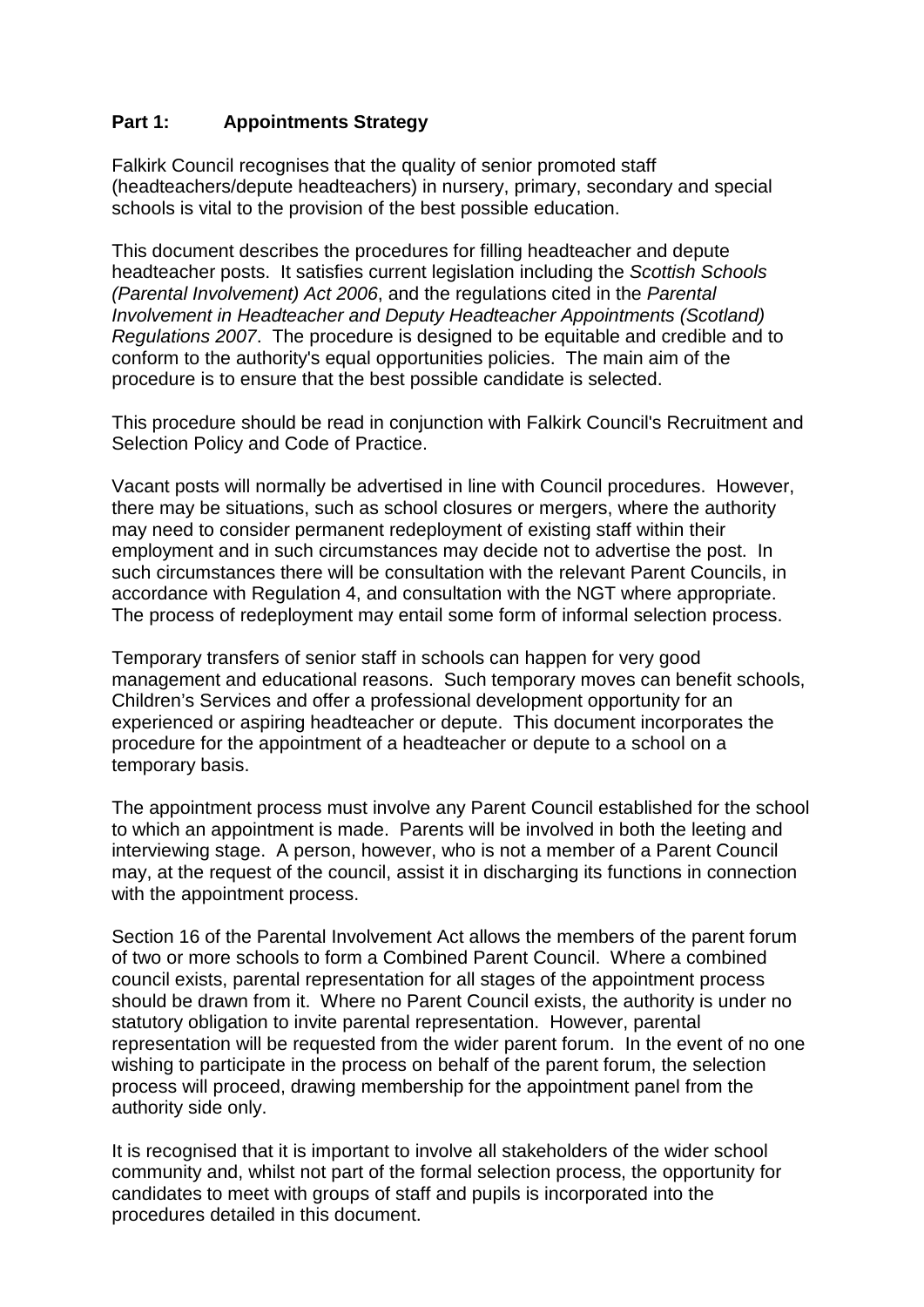The Roman Catholic Church has been represented in the selection process for senior appointments to denominational schools to date. A representative from the Roman Catholic Church will continue to be invited to participate in the appointment panel, but attendance is not a requirement for any decision to be made.

## **Part 2: Appointments Procedure**

### **2. Recruitment**

- 2.1 The school's headteacher or Service/Team Manager will meet with the Parent Council to discuss the vacancy and the process for filling the post:
	- The job remit for headteacher or depute:
	- The advertising strategy; and
	- The arrangements for leeting and interview.

#### 2.2 Advertising and Application

Vacant posts will normally be advertised in 'myjobscotland', the appropriate national press and the council's staff vacancy bulletin. The advertisement will contain relevant information about the post and the school, and will indicate where applicants can obtain further information and any application details.

Temporary posts or secondments will be advertised locally to all schools and will provide information with regard to the application process.

The application pack provides candidates with information about the vacancy, Children's Services and Falkirk Council as a whole. As a guide, the following information is included as standard:

- A copy of the advert
- The job description
- Person specification
- The council service structure
- The application and equal opportunities monitoring form

Applicants will also receive the school profile which includes information about the aims of the school and includes links to Falkirk Council and the school website.

Further information on this process can be obtained the Falkirk Council Recruitment and Selection Policy.

### **3. Selection**

#### 3.1 Receiving Completed Applications

After the closing date, a Leeting Panel will be established to consider all applications for the purposes of preparing a leet of candidates. For the post of headteacher, the panel will comprise a representative from Children's Services, a peer headteacher and a representative from the Parent Council will be invited to participate in this stage.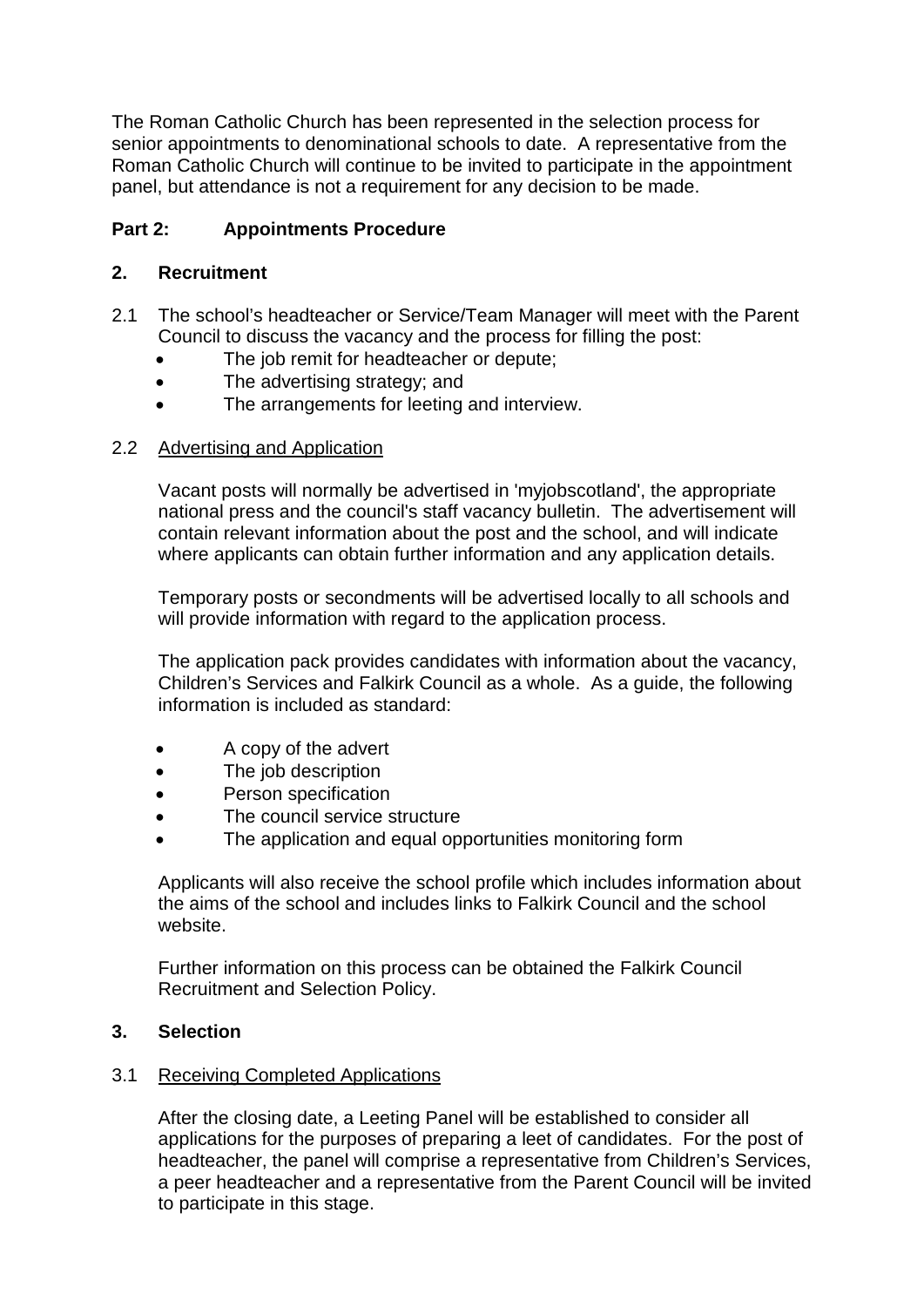For the post of depute headteacher the panel will comprise the headteacher, a representative from Children's Services, a peer depute headteacher and a representative from the Parent Council will be invited to participate.

#### 3.2 Leeting

The Leeting Panel evaluates the applications using the criteria established in the job description and person specification. The number of applicants for a post will vary, as will their suitability in terms of the person specification for the post. The Leeting Panel will decide whether or not it is appropriate to arrange a long leeting process, short leet interview, or to re-advertise.

#### 3.3 Long Leet Process

The long leet process will usually be in the form of an assessment centre, however, in exceptional circumstances where there are more than 6 candidates who meet both the essential and desirable criteria there may be a requirement for a long leet interview before the assessment centre takes place. An assessment centre is an approach to selection in which multiple assessment measures and multiple assessors are used. This entails a series of activities and scenarios to assess the candidates in depth against the criteria of the person specification. The members of the Leeting Panel and additional colleagues will participate in the assessment centre before deciding whether or not it is appropriate to move to short leet interview, or to re-advertise.

Interviewees/candidates who are short leeted for interview will be invited to attend a visit and tour of the school prior to the commencement of the formal interview. It is recommended that at this stage members of the pupil council have the opportunity to meet each candidate and may participate in showing the candidates around the school. There will also be the opportunity for the candidates to meet a group of nominated staff within the school. Feedback from both groups in respect of each candidate will be provided to the Appointment Panel to assist in the selection process.

Following agreement of the short leet, all appropriate paperwork will be forwarded to the Chief Governance Officer for the appropriate arrangements to be made for interviews.

#### 3.4 Appointment Panel

An appointment panel will be established for each advertised post. Regulation 6 sets the minimum requirement for parental involvement on any selection panel at one third of the panel's membership. Regulation 7 also stipulates that the chair of the appointment panel should be as follows:

- For all headteacher appointments, the chair must be someone nominated by the education authority;
- For depute headteacher posts the chair should normally be the headteacher or acting headteacher of the school to which the appointment is to be made;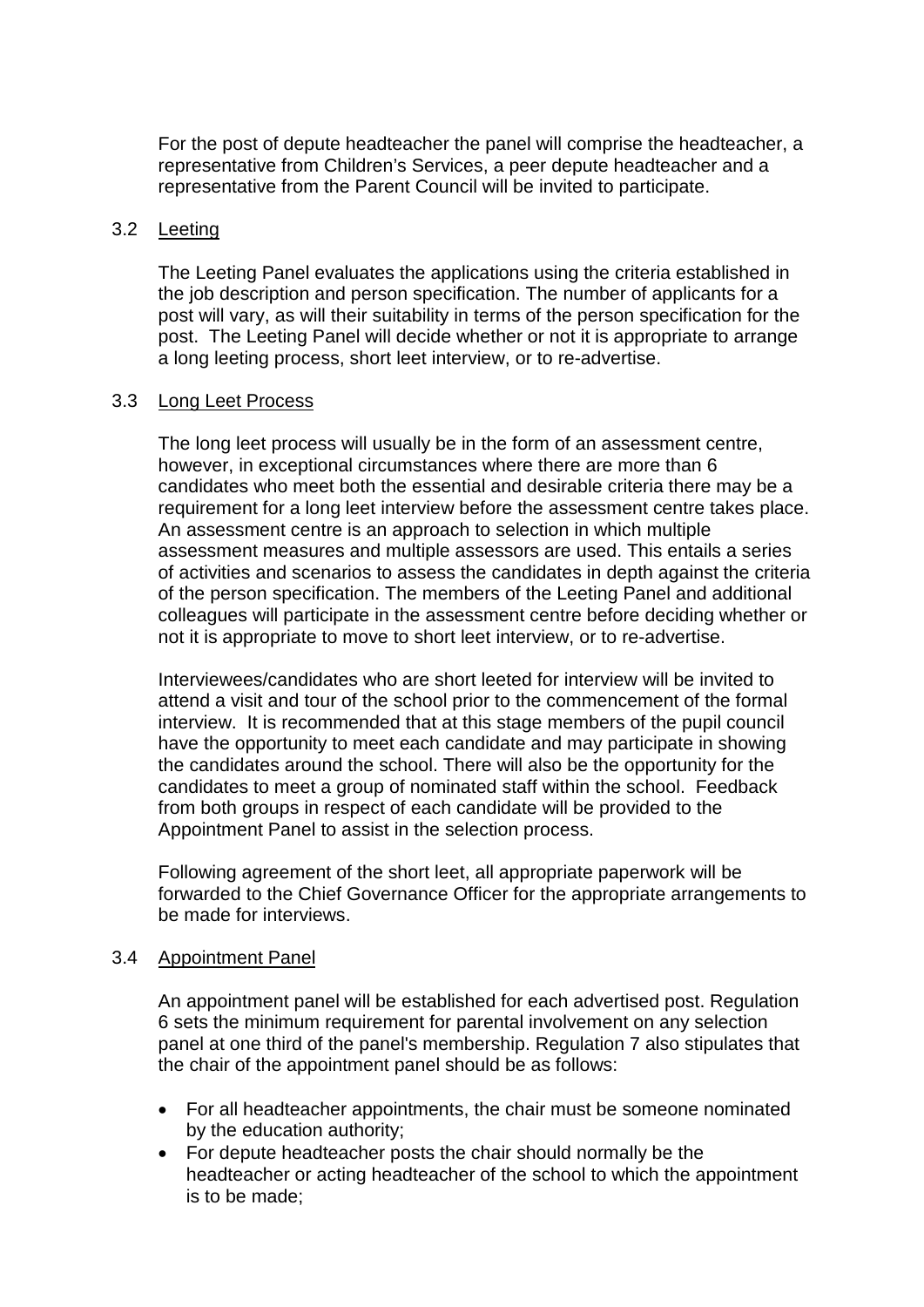• There may be situations when it is not appropriate to involve the headteacher. In these cases, an alternative chair will be appointed by the Director of Children's Services .

The appointment panel will comprise the following members:

For the post of headteacher - chairperson (Convener of Education Committee or Depute), local elected member, peer headteacher, Director of Children's Services (or nominated representative), and up to four representatives from the Parent Council.

For the post of depute headteacher - chairperson (headteacher of the school), local elected member, peer depute headteacher, Director of Children's Services (or nominated representative) and up to four representatives from the Parent Council.

As with the leeting procedures parents will be invited to participate in the appointment process, but involvement is not a requirement.

With regard to denominational schools, a representative from the Roman Catholic Church will be invited to participate (for example member of the Education and Leisure Committee). Representation however is not a requirement for any decision to be made.

The interview panel should at all times have a mixed gender balance.

#### 3.5 Short Leet Interview

Members of the Appointment Panel are normally given seven days notice of the interviews. They are also provided with copies of the candidates' application forms, a job description, a person specification and details of the presentation topic. Feedback from the assessment centre and from stakeholders will be provided on the day of the interview.

It would be expected that the interview schedule would take up to one hour for each candidate and will include a 10/15 minute presentation by the candidate. The chairperson at the outset will explain to all candidates the format of the interview.

The Leeting Panel will be responsible for agreeing the presentation topic. The interview questions will be agreed by the appointment panel in consultation with the Director of Children's Services or representative.

#### 3.6 Appointment on a Temporary Basis

For the post of temporary headteacher, the panel will comprise a representative from Children's Services, a peer headteacher and a representative from the Parent Council will be invited to participate in the appointment.

For the post of temporary depute headteacher, the panel will comprise of the headteacher, a representative from Children's Services, a peer depute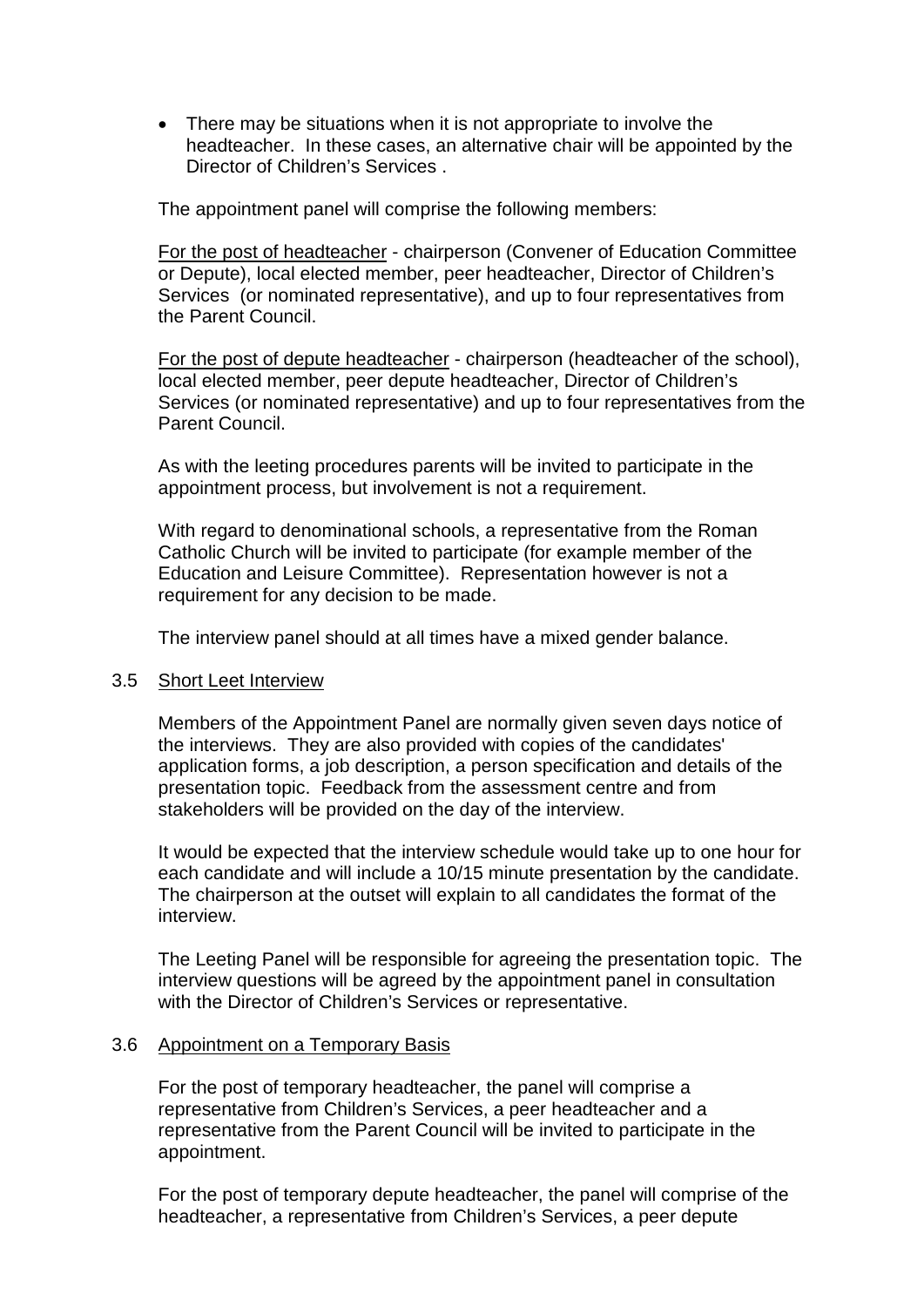headteacher and a representative from the Parent Council will be invited to participate.

#### **4. Appointment Panel's Recommendation**

After the final interview there should be a full discussion by the appointment panel members of each candidate's performance and compatibility with the requirements of the job description and the person specification. Every effort should be made to reach a decision by consensus following such discussion.

Where it is not possible to reach a consensus a ballot will be required. All members of the Appointment Panel are entitled to vote. This will include the representative from the Roman Catholic Church in the case of appointment to a denominational school. For a candidate to be successful, he or she must have an absolute majority of votes. If there is an equality of votes at any time, the chairperson has the casting vote.

It is open to the Appointment Panel not to make an appointment. In this circumstance the appointment procedure should be carried out afresh.

Children's Services Children's Services will normally appoint the candidate recommended by the appointment panel, except in exceptional circumstances, eg notification from the General Teaching Council that registration has been withdrawn. In such a circumstance, Children's Services would refuse to appoint that candidate.

The Director of Children's Services or representative has responsibility for acting on the recommendation of an Appointment Panel and subject to the normal pre-employment checks, to make the appointment as recommended.

Both long and short leeted candidates will be given the opportunity for feedback on their performance. This will be carried out by the Director of Children's Services or representative or headteacher. The recruitment assessment sheet which gives the overall assessment of each candidate will form the basis of this discussion.

In the unlikely event that a recommended candidate is found to be ineligible for the post, the appointment procedure should be carried out afresh.

#### **5. Appointment Process**

All pre-employment checks must be carried out prior to any formal offer of employment being made. This will be carried out by Staffing & Recruitment in Children's Services and will include:

- qualification checks
- satisfactory occupational health clearance
- identification and eligibility to work in the UK
- Protecting Vulnerable Groups (PVG) checks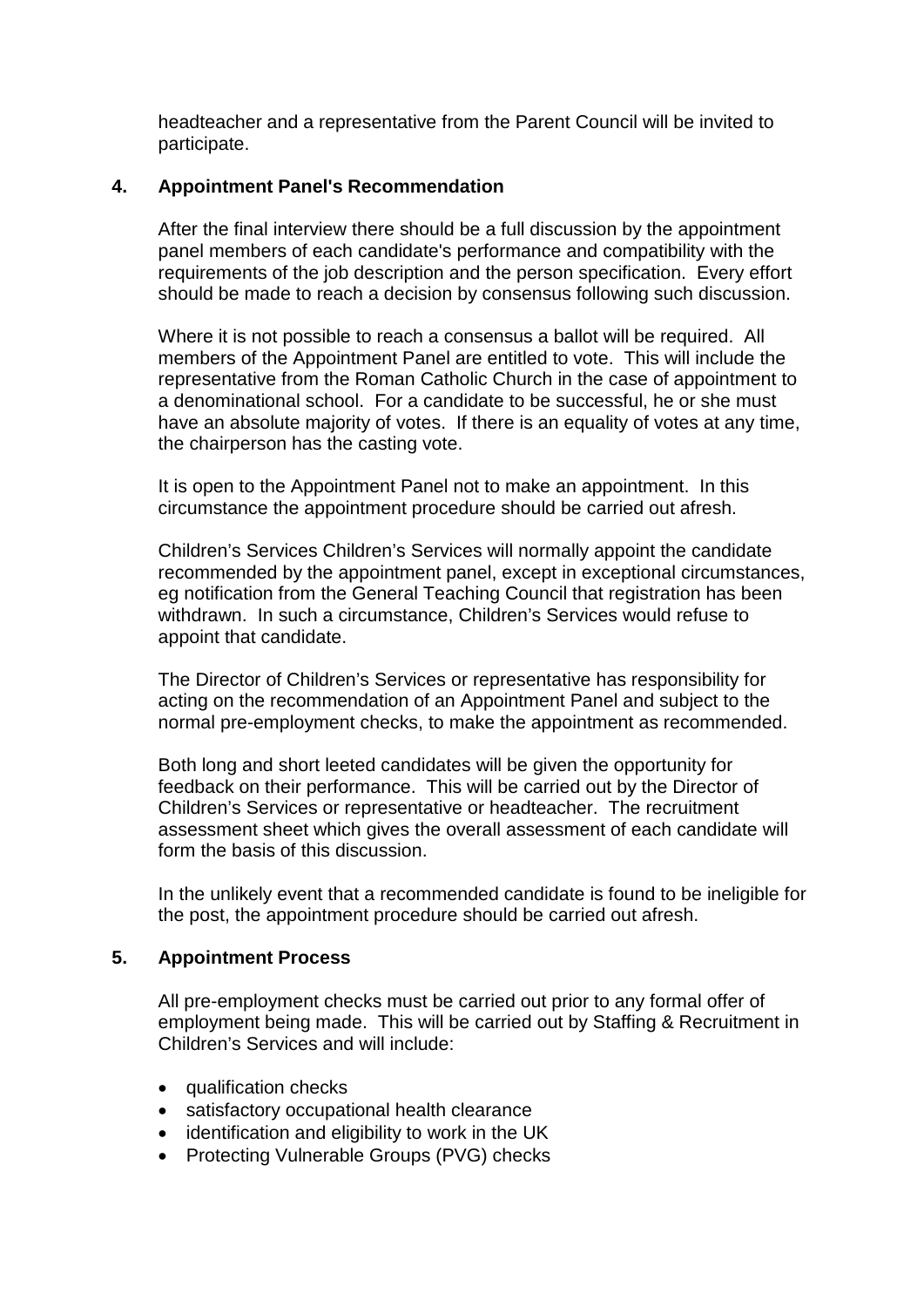Once satisfactory clearance of these checks is received, a formal offer of employment can be made.

On completion of the recruitment and selection process, all documentation including application forms, leeting paperwork and copies of correspondence sent to candidates should be returned Children's Services, Staffing & Recruitment for filing.

All recruitment and selection paperwork is retained on file for a period of twelve months after the interview process for the post is completed. After this time the information will be disposed of in a confidential manner to enable Falkirk Council to comply with the requirements of Data Protection legislation by not retaining personal information of candidates any longer than necessary.

#### **6. Recruitment and Selection Complaints Procedures**

Falkirk Council also has a recruitment and selection complaints procedure which reflects the commitment to equality in line with the council's equal opportunity policy. Details of the complaints procedure are included in the Recruitment and Selection Policy.